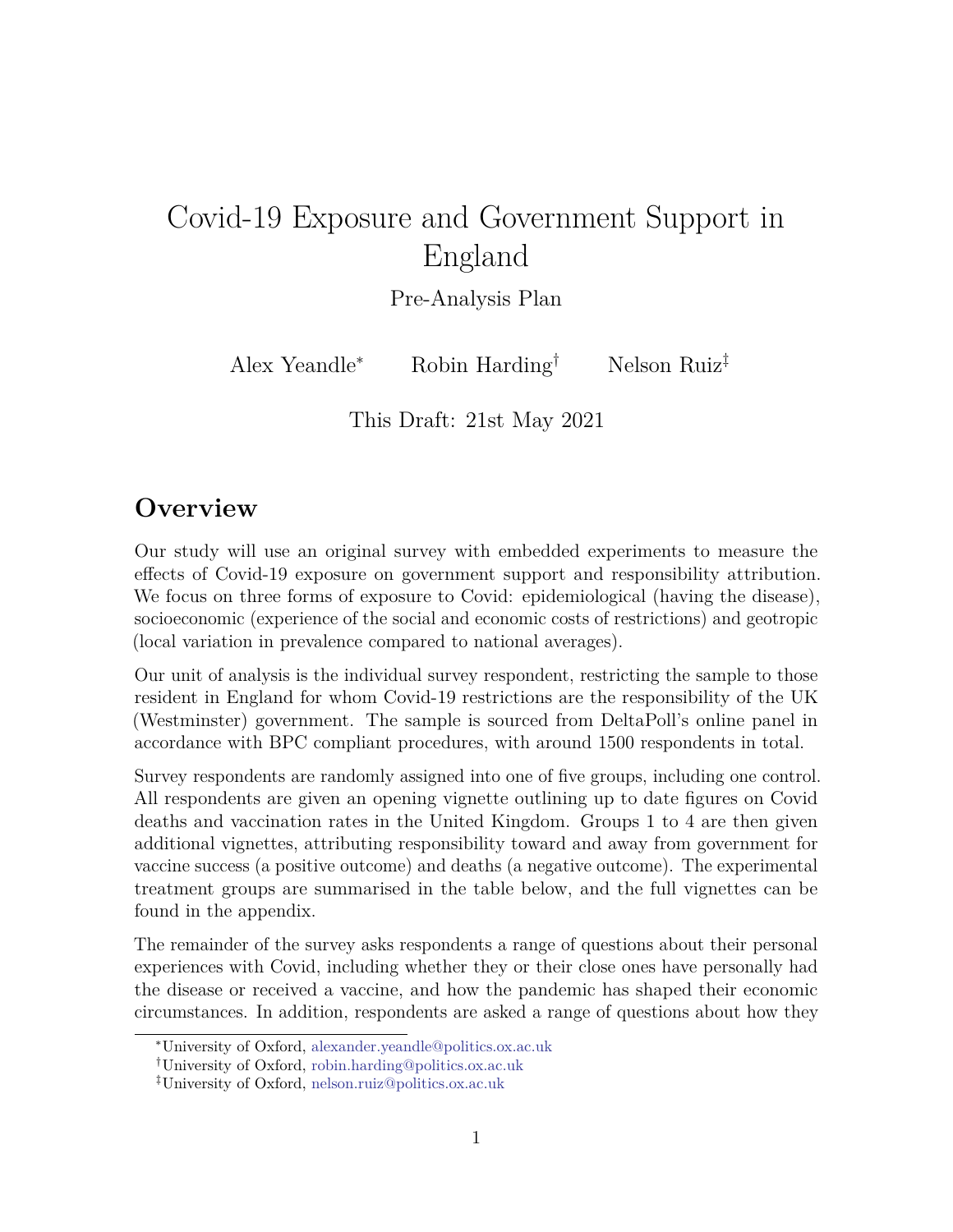|                                 | <b>Outcome Treatment</b> |                   |
|---------------------------------|--------------------------|-------------------|
| <b>Responsibility Treatment</b> | Vaccines (Positive)      | Deaths (Negative) |
| <b>Govt Responsible</b>         | Group 1 (n=300)          | Group 3 (n=300)   |
| <b>Govt Not Responsible</b>     | Group 2 (n=300)          | Group $4(n=300)$  |
| Control                         | Group $5(n=300)$         |                   |

Figure 1: Summary of Treatment Groups

attribute responsibility for various pandemic-related outcomes, about their trust and approval of the government and NHS, and about their perceptions of local rates of deaths and vaccinations compared to the national average.

# **Empirical Expectations**

### **Informational Effects**

A core theoretical premise of the research is that responsibility attribution for Covidrelated outcomes affect government support. When government responsibility over a positive outcome (vaccines) is primed, government support will increase. Conversely, when responsibility for a negative outcome (death rates) is emphasised, support will decline.

These phenomena are connected by the more general microfoundational assumption that voters reward and punish governments for issues over which they are perceived to be responsible (Powell and Whitten [1993\)](#page-16-0). This expectation holds regardless of treatment groups, and is in effect positing that support is *mediated* by responsibility attribution. The experimental primes then simply cause responsibility attributions to update, with knock on effects for support. Each of these observable implications are summarised in H1-H6 below.

#### **Experimental Hypotheses (Information)**

**H1** (Vaccines Responsibility | Vaccines Prime): Respondents in Group 1 (2) will see the government as more (less) responsible for the vaccine roll out, compared to Group 5.

**H2** (Deaths Responsibility | Deaths Prime): Respondents in Group 3 (4) will see the government as more (less) responsible for Covid deaths, compared to Group 5.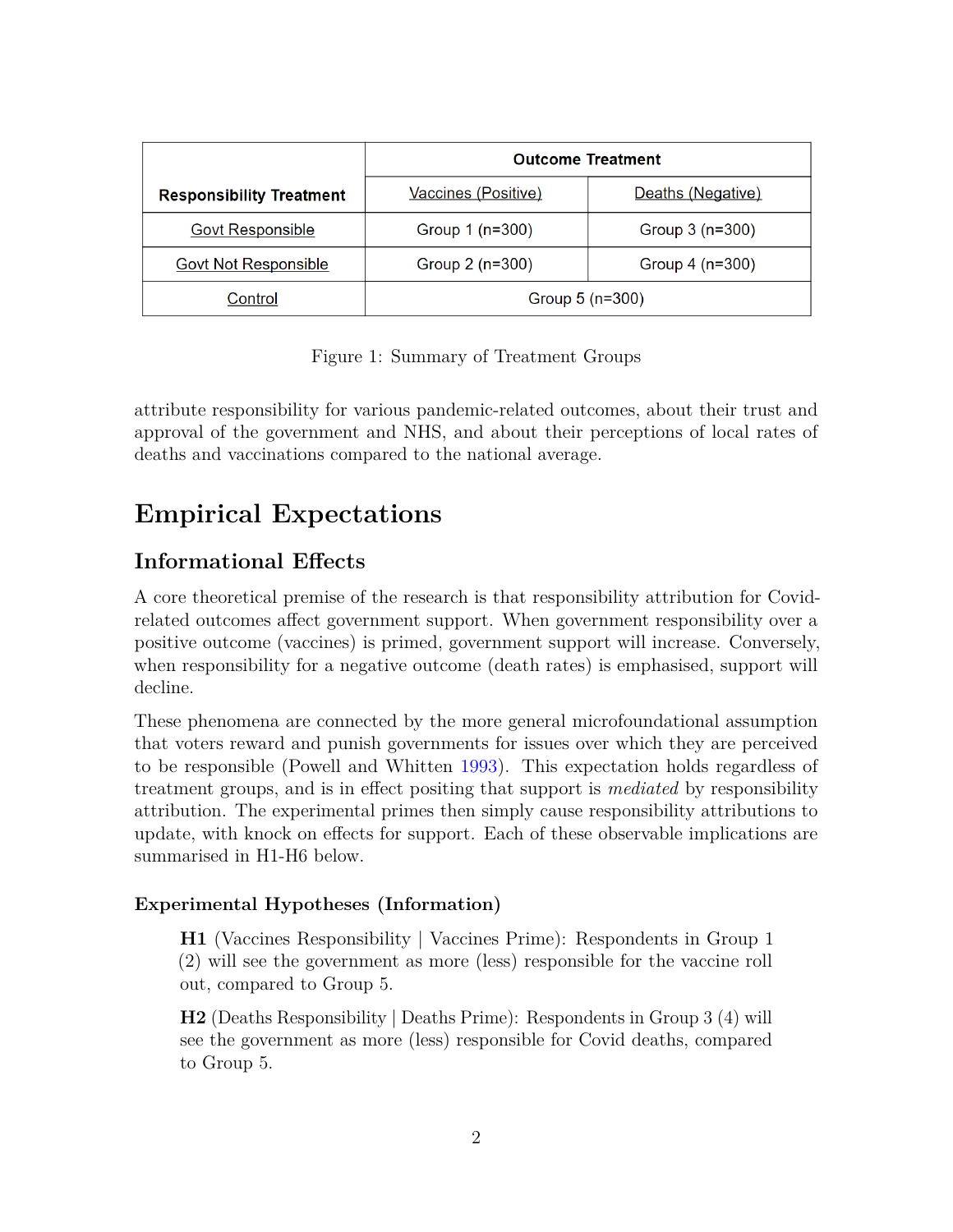**H3** (Government Support | Vaccines Prime): Respondents in Group 1 (2) will have higher (lower) support for government handling of Covid-19, compared to Group 5.

**H4** (Government Support | Deaths Prime): Respondents in Group 3 (4) will have lower (higher) support for government handling of Covid-19, compared to Group 5.

#### **General Mechanism (Information)**

**H5** (Government Support | Vaccines Responsibility): Respondents who see the government as more (less) responsible for vaccines will have higher (lower) support for government handling of Covid-19.

**H6** (Government Support | Deaths Responsibility): Respondents who see the government as more (less) responsible for Covid deaths will have lower (higher) support for government handling of Covid-19.

### **Exposure Effects**

We also seek to make a novel contribution to the literature by testing the political effects of individual level exposure to the pandemic. We focus on three dimensions of exposure: epidemiological, socioeconomic and geotropic.

#### **Epidemiological Exposure**

Firstly we consider epidemiological exposure, asking respondents whether their close family or friends have had Covid, or if they have had the disease personally, alongside questions about vaccine receipt. For respondents exposed to Covid personally or through a close friend or family member, we also ask about the severity of symptoms, ranging from asymptomatic through to hospitalisation. In addition, we ask respondents if they are suffering from "long Covid", a drawn out version of the disease in which symptoms can last for several months after infection. Finally, we ask respondents if any of their close friends or family members have died from the disease.

As respondents are exposed to more severe Covid symptoms, we expect that they will see the government as having failed to protect them from the disease. This implies that their general approval of the government's handling of the pandemic and trust in government and political institutions will be negative, relative to those who were not infected. Respondents who either did not have the disease, or had it only asymptomatically, will have comparatively higher general support and political trust.

These effects might vary for particular aspects of government handling, however. Respondents exposed to severe Covid might be more likely to see lockdowns and their associated socioeconomic consequences as more necessary, given their lived experience of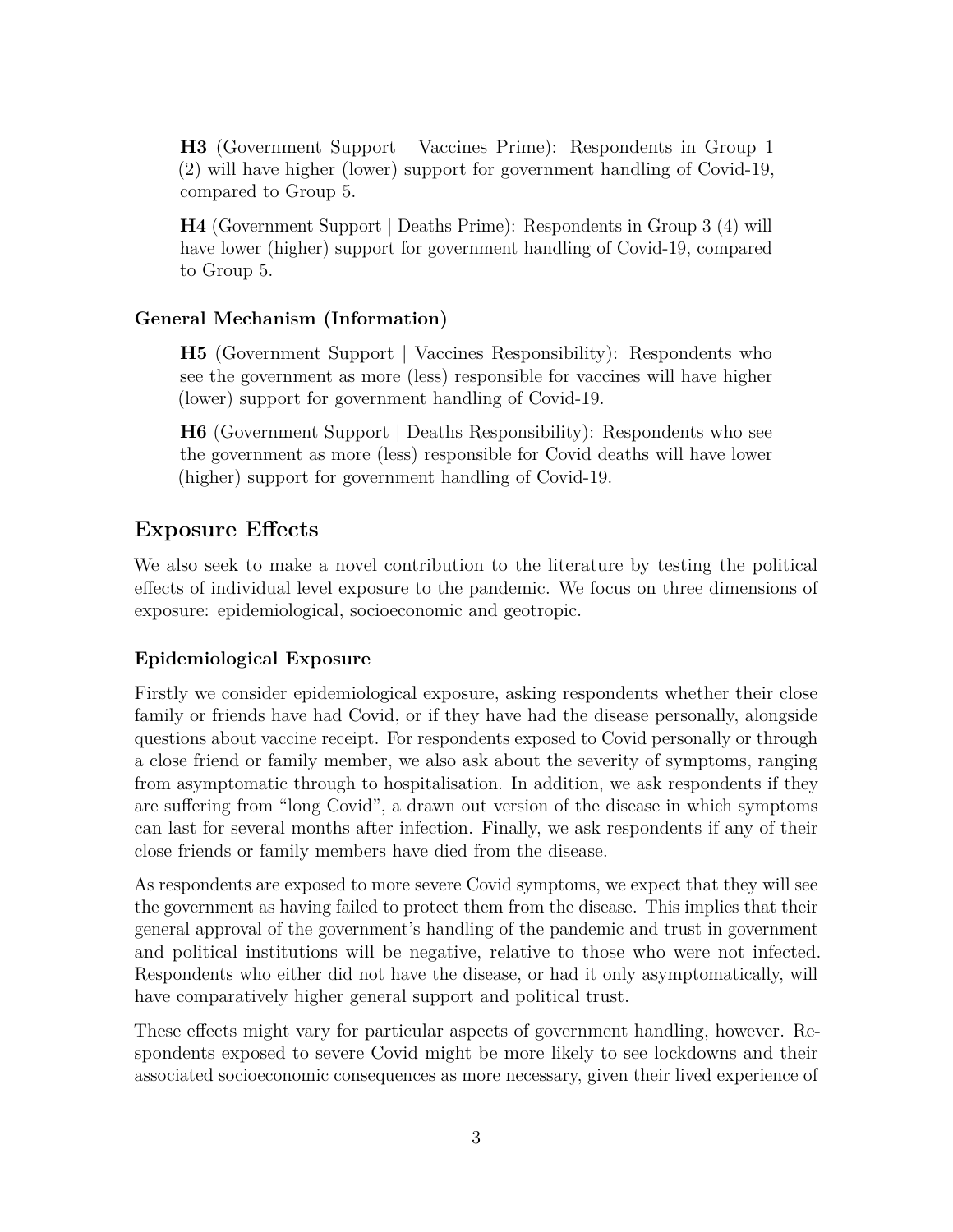the disease. As a result, such respondents will have higher support for the government's handling of Covid-related economic problems and educational attainment gaps, even if general support is lower as previously specified. For respondents who have exposure only to asymptomatic symptoms or who do not have the disease at all, we might expect less tolerance of the high economic and social costs of lockdowns. We measure this effect by seeing if respondents have *lower* support for government handling of these particular socioeconomic measures, and if respondents are more likely to agree that the social and economic costs of lockdowns outweigh the health benefits.

Tangentially, we also expect support for and trust in the NHS to be higher among respondents exposed to hospitalisation due to Covid, either personally or through a close friend or family member. Theoretically, this builds on existing work in Britain showing an association between the use of NHS services and support for the system (Appleby and Roberton [2016\)](#page-16-1).

With respect to vaccines, we expect all respondents with exposure to vaccine receipt, either personally or through a close one, to have higher approval of the government's handling of the rollout. We expect receiving the vaccine personally to have an additional positive effect on support, allowing us to test whether a grievance exists among younger respondents not yet offered a dose. We ask respondents how long ago they received their first dose. Based on existing literature on recency bias, we expect positive approval effects to be higher for those who received the vaccine more recently.

Exposure to both deaths and vaccines are expected to condition the effects of the treatment vignettes. Respondents who report a close friend or family member dying will see larger effects from the deaths treatment. In line with the negativity bias literature, we expect such respondents to respond more negatively to the experimental prime attributing responsibility to the government for Covid deaths. In the other direction, we expect respondents who have received a vaccine to respond more positively to the prime associating government to the rollout.

The empirical implications of epidemiological exposure are summarised in the hypotheses below. "Exposure" generally refers to both the respondent personally and their close friends and family, operationalised later in the pre-analysis plan.<sup>[1](#page-3-0)</sup> However we are aware that respondents could be more responsive to their own *personal* experiences of the disease, holding the condition of their close ones constant.

**H7a** (Government Support (General) | Covid Exposure): Respondents more exposed to Covid will have lower support for the government's general handling of the pandemic.

**H7b** (Political Trust | Covid Exposure): Respondents more exposed to Covid will have lower levels of political trust.

<span id="page-3-0"></span><sup>&</sup>lt;sup>1</sup>Note that where hypotheses refer to a particular type of symptom, such as H8c, we measure only this symptom.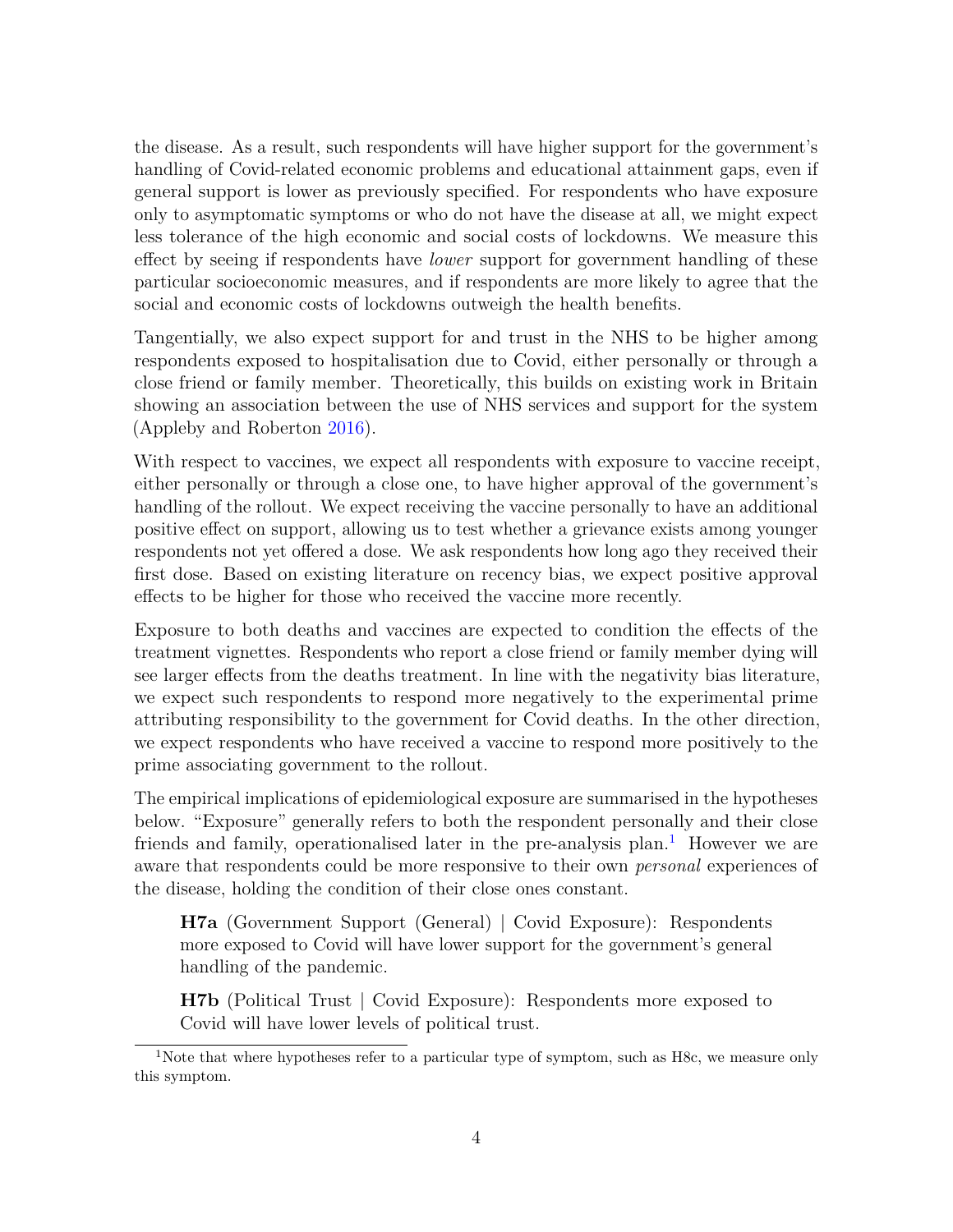**H8a** (Government Support (Socioeconomic) | Covid Exposure): Respondents more exposed to Covid will have higher support for the government's handling of economic and educational consequences of the pandemic.

**H8b** (Lockdown Support | Covid Exposure): Respondents more exposed to Covid will be more likely to think the health benefits of lockdowns outweigh the socioeconomic costs.

**H8c** (Government Support (Socioeconomic) | Asymptomatic Exposure): Respondents more exposed to asymptomatic Covid will have lower support for the government's handling of economic and educational consequences of the pandemic, all else being equal.

**H8d** (Lockdown Support | Asymptomatic Exposure): Respondents more exposed to asymptomatic Covid will be less likely to think the health benefits of lockdowns outweigh the socioeconomic costs.

**H9** (NHS Support | Hospitalisation): Respondents exposed to Covid hospitalisation will have higher support for and trust in the NHS.

**H10** (Support | Personal Exposure): The effects of H7a - H9 will be larger for respondents who personally had Covid with the relevant symptom(s) of interest.

**H11a** (Government Support | Vaccine Exposure): Respondents more exposed to vaccines will have higher support for the government's handling of the vaccine rollout and greater general political trust.

**H11b** (Government Support | Vaccine Personal): The magnitude of H11a is higher for respondents who have personally received at least one dose of the vaccine.

**H11c** (Government Support | Vaccine Recency): The magnitude of H11b increases as personal vaccine exposure becomes more recent.

**H12** (Government Support | Vaccine Prime & Vaccine Exposure): The effect of the vaccine prime on government support (H3) will be more positive for respondents with higher vaccine exposure.

**H13** (Government Support | Deaths Prime & Deaths Exposure): The effect of the deaths prime on government support (H4) will be more negative for those with deaths exposure.

#### **Socioeconomic Exposure**

We also measure exposure to the socioeconomic consequences of the Covid pandemic, with a particular focus on economic and educational costs.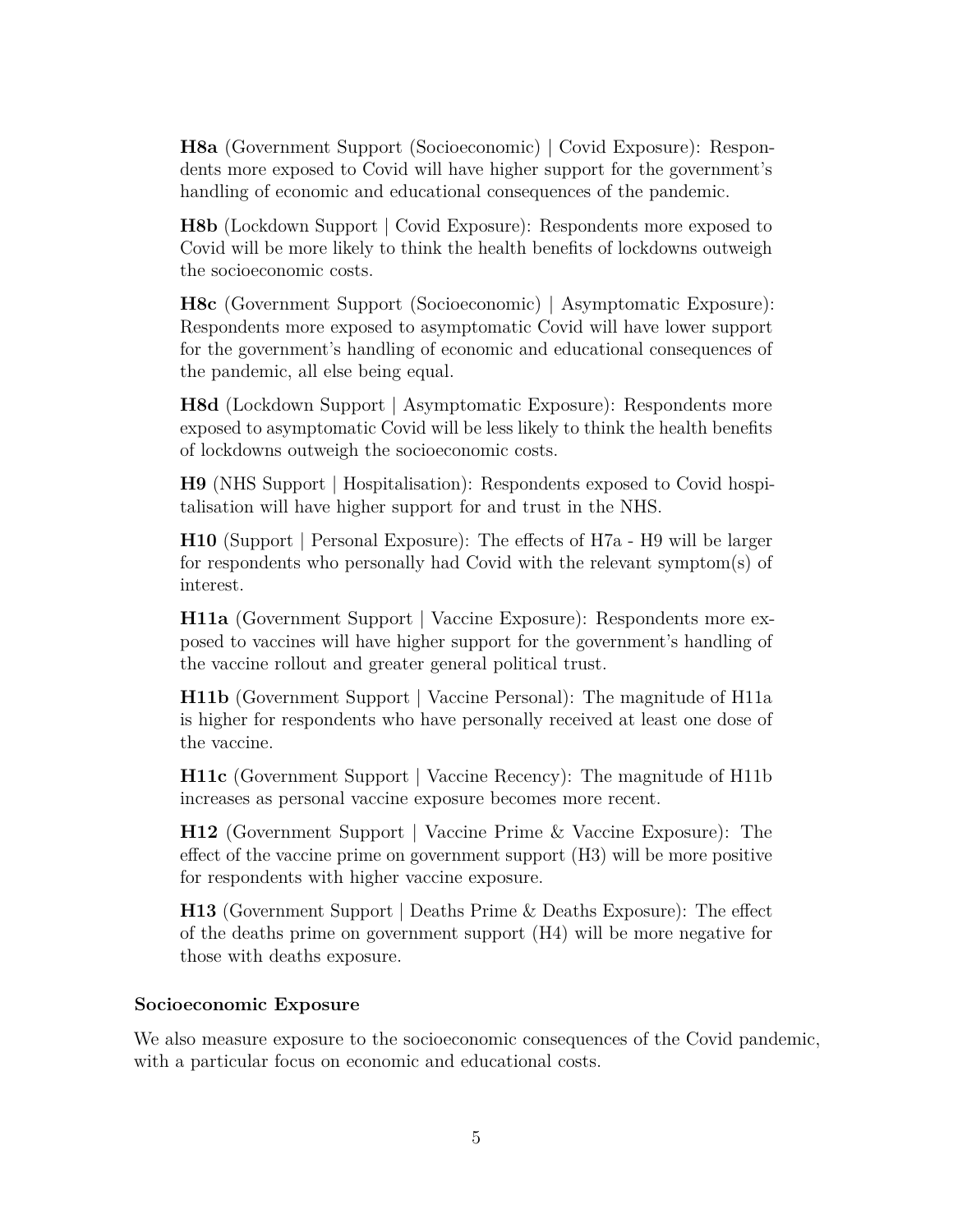Firstly, we expect respondents who have experienced negative changes to their personal economic circumstances as a result of the pandemic to have lower levels of general support for the government, lower political trust and lower support for lockdowns. We expect unemployed and worse off respondents to feel that the government has failed to protect their economic interests throughout the pandemic, thus excluded from the government's rhetoric and actions with respect to furlough. This grievance implies that people see the government as having made an active choice to not take care of them, such that they see the government as more responsible for unemployment and the general state of the economy as a result of the pandemic.

Secondly, we expect the receipt of government assistance packages, such as furlough or equivalent grants for the self-employed, to increase government support but reduce perceived responsibility for unemployment and economic ills. Receiving government money in this way will lead voters to support the government's efforts, viewing residual unemployment and economic harm (occuring despite assistance programmes) as being beyond government control. We also expect government trust to be higher among such respondents, since the government has visibly protected their economic interests throughout the pandemic.

Thirdly, we expect respondents with children to hold the government more responsible for lost schooling, due to the increased probability that such people are directly impacted by the decision to close schools.

Fourthly, we expect respondents whose mental health has suffered more under the pandemic to have more negative evaluations of general government handling, handling of economic and educational outcomes, and support for lockdowns.

The empirical expectations from socioeconomic exposure are summarised in the hypotheses below:

**H14a** (Government Support | Economically Affected): Respondents with negative economic exposure will have lower support for the government's handling of unemployment and the general economy over the course of the pandemic, and lower trust in government.

**H14b** (Lockdown Support | Economically Affected): Respondents with negative economic exposure will be less likely to think the health benefits of lockdowns outweigh the socioeconomic costs.

**H14c** (Government Support | Assistance): Respondents who received financial assistance from the government over the course of the pandemic will have higher support for the government's handling of unemployment and general economic performance.

**H15a** (Government Responsibility | Neg Economically Affected): Respondents with negative economic exposure will see the government as more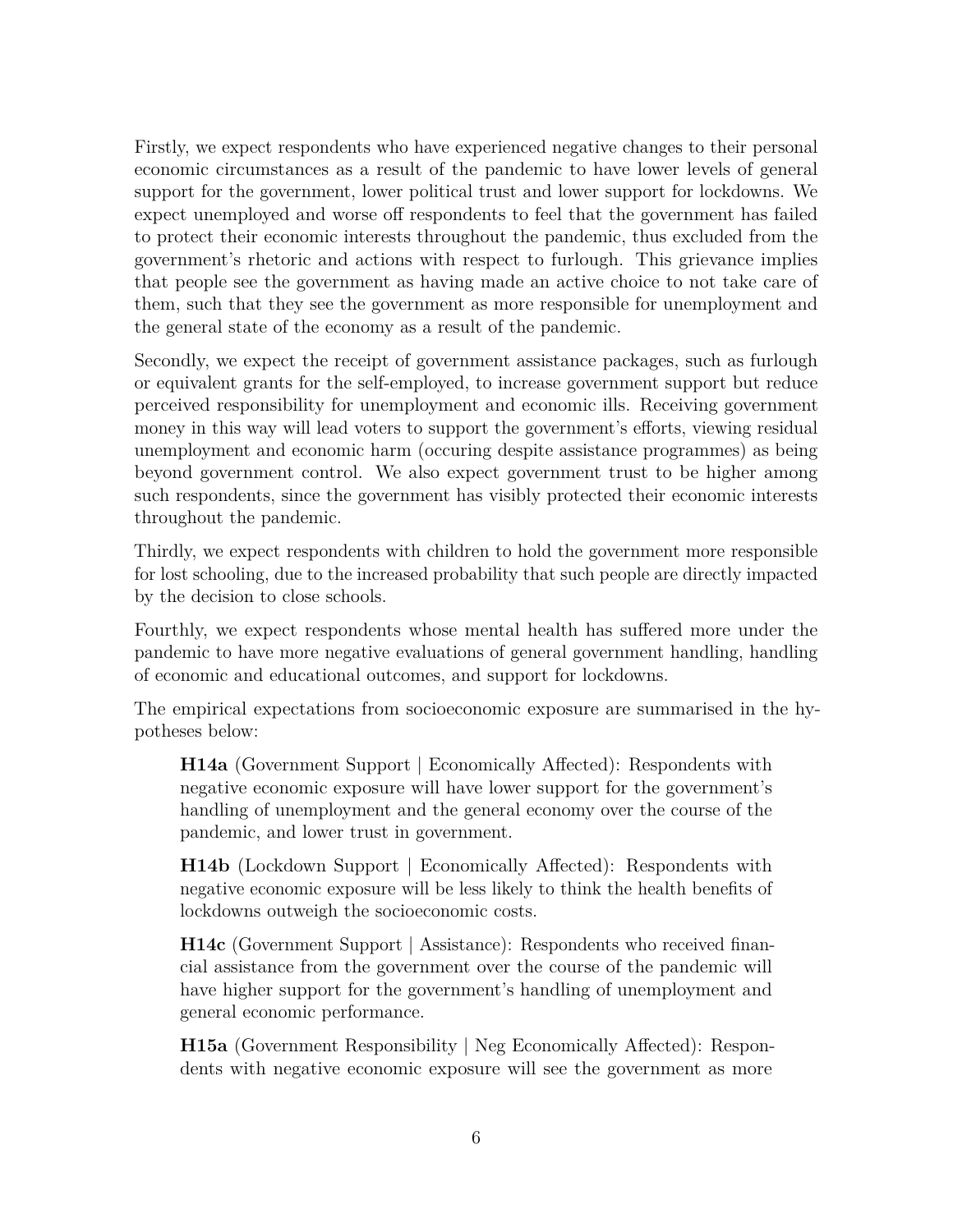responsible for unemployment and general economic performance over the course of the pandemic.

**H15b** (Government Responsibility | Assistance): Respondents who received financial assistance from the government over the course of the pandemic will see the government as less responsible for unemployment and general economic performance.

**H16a** (Government Support | Have Children): Respondents with children will have lower support for the government's handling of education over the course of the pandemic.

**H16b** (Government Support | N. Children): The magnitude of H14a will increase with the number of children a respondent has.

**H17a** (Government Responsibility | Have Children): Respondents with children will see the government as more responsible for lost schooling over the course of the pandemic.

**H17b** (Government Responsibility | N. Children): The magnitude of H15a will increase with the number of children a respondent has.

**H18a** (Government Support | Mental Health): Respondents who have had more severe mental health problems because of the pandemic will have lower support for the government's general handling, alongside more negative support for government handling of education and the economy.

**H18b** (Lockdown Support | Mental Health): Respondents who have had more severe mental health problems because of the pandemic will be less likely to think the health benefits of lockdowns outweigh the socioeconomic costs.

#### **Geotropic Effects**

There is significant subnational variation in Covid-19 death and vaccination rates. While restrictions have been uniform across the country since January, the probability of exposure to deaths or vaccines is still subject to large variation depending on where in England a respondent lives. We hence seek to test whether people's perceptions of national performance are in fact a function of local, "geotropic" variation. Such an argument shares elective affinities with recent literature on the local determinants of economic evaluations and incumbent support (Reeves and Gimpel [2012;](#page-16-2) Ansolabehere, Meredith, and Snowberg [2014\)](#page-16-3).

To this end, our survey asks respondents how they perceive death and vaccination rates, alongside economic performance, in their local area compared to national averages. This gives insight into whether voters benchmark their response to Covid. We expect support for the government's handling of the pandemic to be higher for respondents who see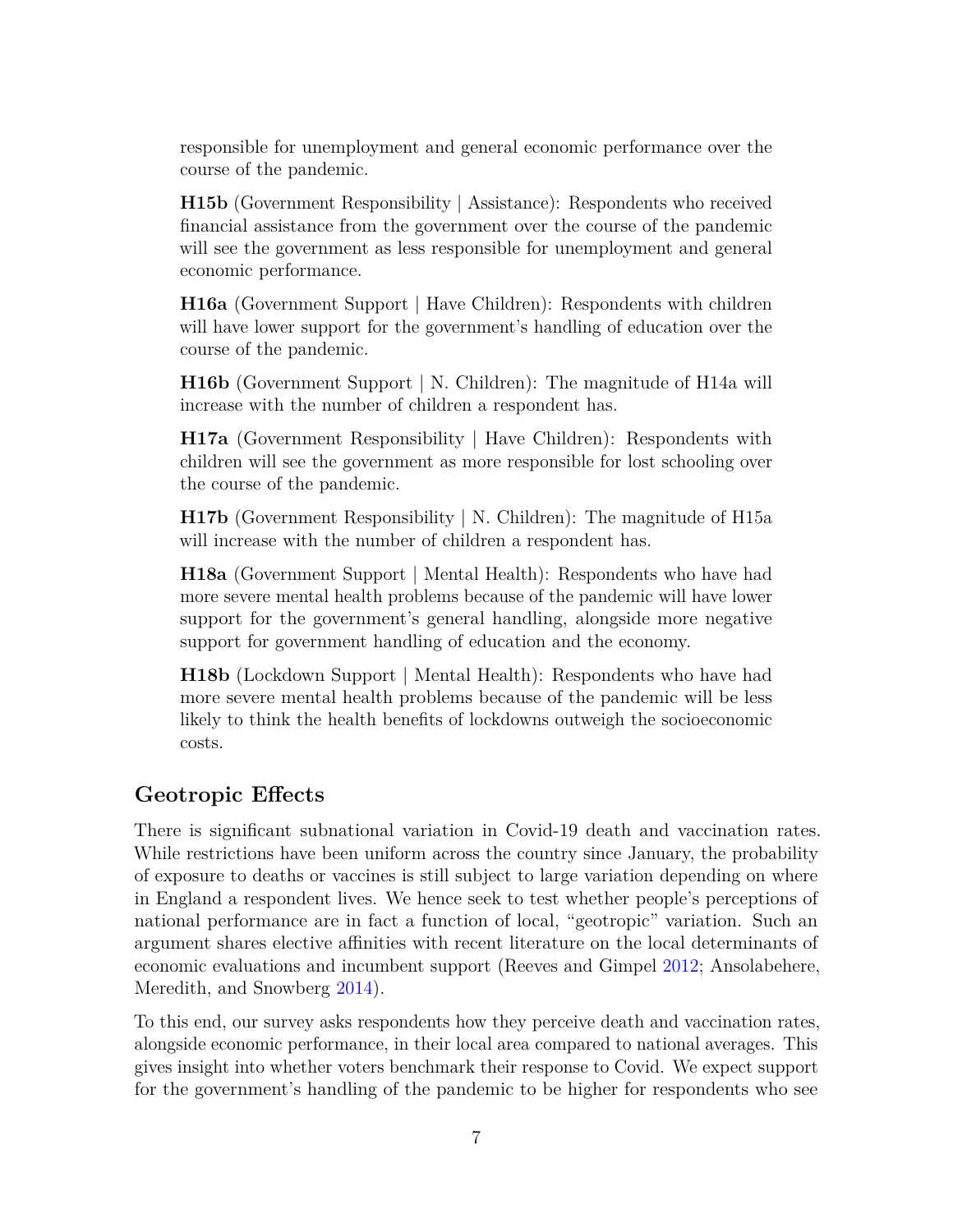their local area as having a below average death rate or above average vaccination rate. We also expect support for lockdowns and perceptions of the government's handling of the economy to be worse for voters who see their local area as having had an above average economic downturn.

It is also possible that voters form geotropic perceptions in biased ways. Namely, respondents who approve of government handling in general might succumb to a form of motivated reasoning, claiming their local area has performed better in the specific. To address this issue, we will link respondents to objective measures of local unemployment, death and vaccination rates, as a way to test the accuracy of geotropic perceptions. This will provide insight about the origins of any benchmarking effect, if indeed one is present.

**H19** (Government Support | Perceived Local Deaths): Respondents who perceive death rates in their local area to be above (below) the national average will have lower (higher) support for the government's handling of Covid deaths.

**H20** (Government Support | Perceived Local Vaccines): Respondents who perceive vaccine rates in their local area to be above (below) the national average will have higher (lower) support for the government's handling of Covid deaths.

**H21** (Perceived Local Deaths | Local Deaths): Respondents who perceive death rates in their local area to be above (below) the national average will live in areas where local death rates are objectively higher (lower) than the national average.

**H22** (Perceived Local Vaccines | Local Vaccines): Respondents who perceive vaccine rates in their local area to be above (below) the national average will live in areas where local death rates are objectively higher (lower) than the national average.

**H23** (Lockdown Support | Perceived Local Economy): Respondents who perceive economic performance in their local area to be below (above) the national average will be less likely to think the health benefits of lockdowns outweigh their socioeconomic costs.

**H24** (Government Support (Economic) | Perceived Local Economy): Respondents who perceive economic performance in their local area to be below (above) the national average will have lower (higher) support for the government's handling of the economy.

**H25** (Perceived Local Economy | Local Unemployment): Respondents who perceive economic performance in their local area to be below (above) the national average will live in areas where local unemployment rates are higher (lower).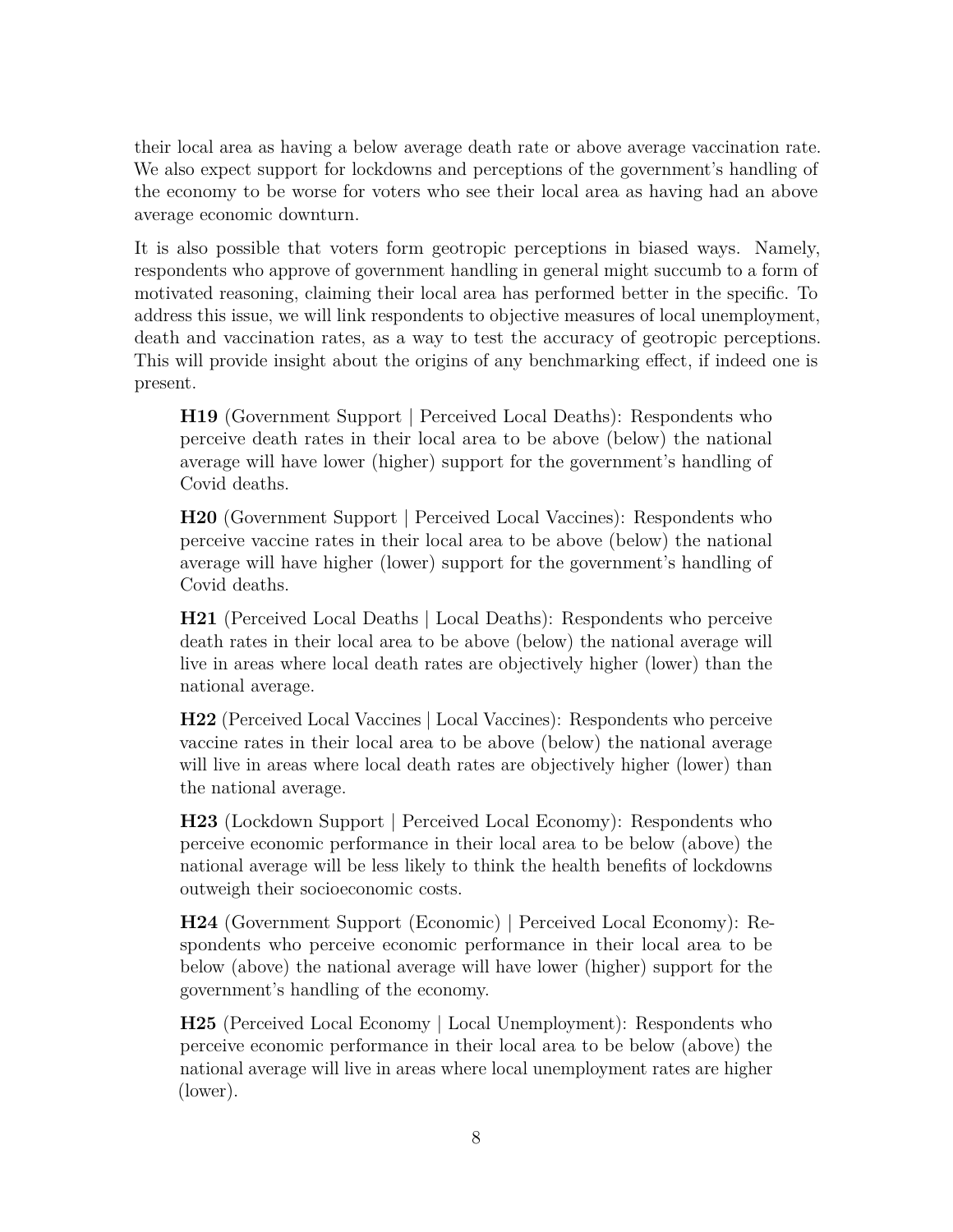# **Partisan and Demographic Effects**

Finally, we expect partisan sympathies and demographic characteristics to bias responsibility attribution and performance evaluation, as has been established in the general literature.

On the one hand, partisan identifiers might respond more strongly to treatment in a manner that favours their preferred party (Evans and Pickup [2010\)](#page-16-4). Under this biased information processing logic, respondents who feel close to the Conservative Party will attribute more responsibility to the government for vaccines in response to treatment, but less for deaths. Similarly, the increase in approval will be higher for vaccines, and any negative effects from deaths will be smaller. These trends are reversed for supporters of opposition parties.<sup>[2](#page-8-0)</sup>

Alternatively, partisanship might dampen the effects of treatment on responsibility and approval (Tilley and Hobolt [2011\)](#page-16-5). We might expect Conservative supporters to have a disproportionately high level of support for the government and to be more likely to attribute responsibility for positive outcomes, such as vaccines, prior to receiving treatment. These effects would be reversed for opposition supporters. From this high starting point, there may then be diminishing marginal returns to treatment. For example, baseline Conservative approval among supporters might be 8, increasing to 9 after receiving the vaccines treatment, an ATE of 1. For non partisan identifiers, the corresponding shift might be from 5 to 7, an ATE of 2. If such an account is correct, then treatment effects are attenuated by partisanship.

A further area of partisan bias relates to trust in experts. Both vignettes for the deaths treatment groups (groups 3 and 4) allude to experts believing that deaths are or are not the responsibility of the government. We expect Conservative supporters who receive the deaths responsibility treatment to trust experts less (and vice versa), since experts are contradicting their partisan priors. The reverse relationship will hold for opposition supporters.

We note that the British electorate has become increasingly volatile in recent years, with record numbers changing party choice and not feeling close to any party (Fieldhouse et al. [2019\)](#page-16-6). This implies that there should be sufficient variation to leverage when addressing partisan heterogeneity.

Finally, we will interact treatment group with a range of demographic indicators (such as age, gender, education, income and home-ownership) to offer an initial exploration of effect heterogeneity. The findings can be used to inform future research in the field. One specific source of heterogeneity we wish to pre-register relates to the effect of

<span id="page-8-0"></span><sup>2</sup>By "opposition", we predominantly refer to the English Labour, Liberal Democrat and Green parties. We note that respondents supporting other right-leaning or socially conservative parties in the UK, such as UKIP or the Reform Party, might have more pro-Conservative partisan biases. However the number of respondents supporting such parties is expected to be incredibly low, with recent polling averages consistently putting their combined support at below 5%.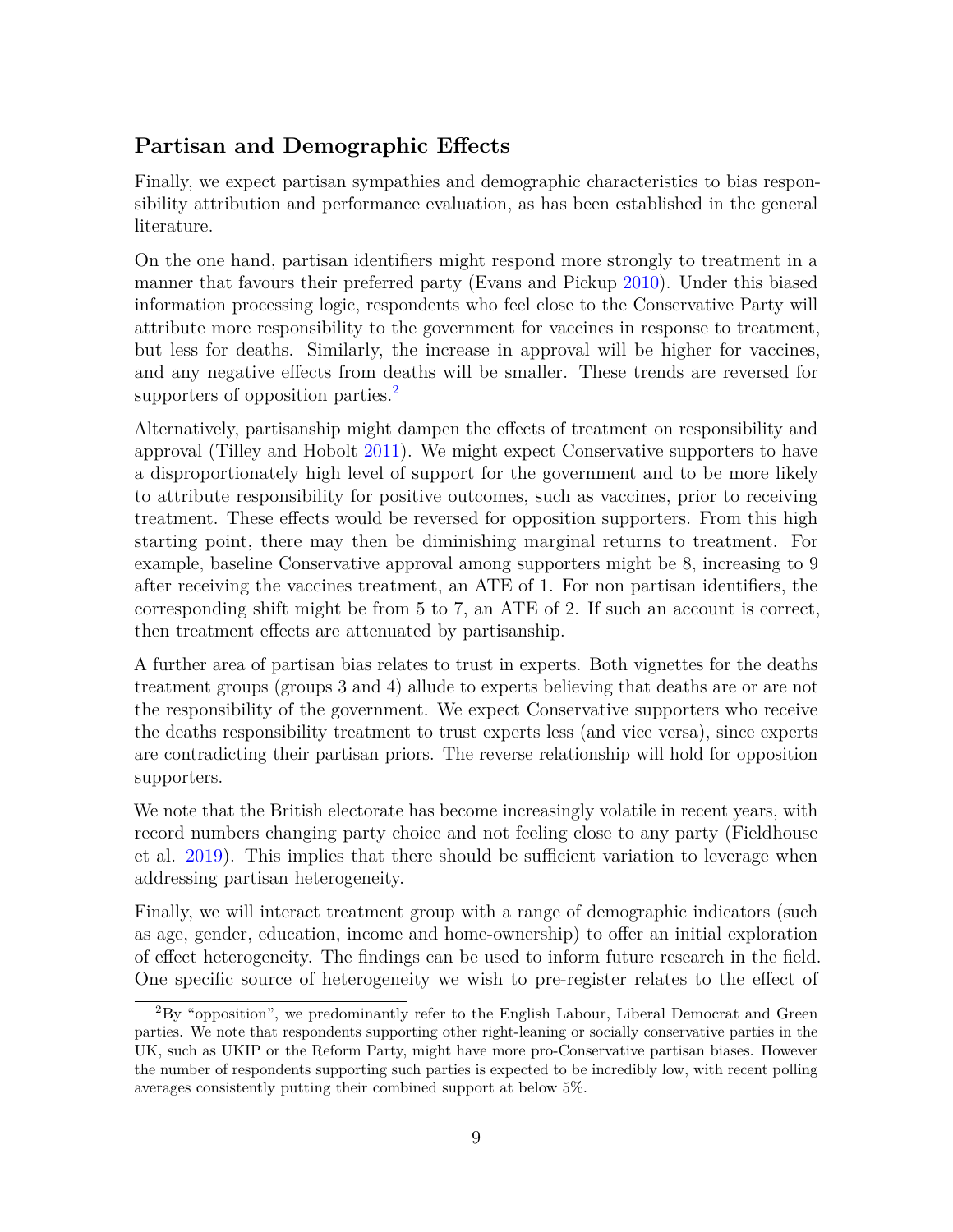education on trust for experts, a phenomena of interest to scholars of populism. We broadly expect that respondents with higher levels of education will have greater trust in experts, all else being equal.

**H26** (Government Support | Partisanship): Respondents who feel close to the Conservative Party (an opposition party) will have higher (lower) general support for the government's handling of the pandemic.

**H27a** (Government Support | Vaccines Prime & Partisan Processing): The positive effects of the vaccine responsibility prime on government support will be larger (smaller) among those who feel close to the Conservative (an opposition) party.

**H27b** (Government Support | Vaccines Prime & Partisan Diminishing Returns): The positive effects of the vaccine responsibility prime on government support will be smaller (larger) among those who feel close to the Conservative Party (an opposition party).

**H28a** (Government Support | Deaths Prime & Partisan Processing): The negative effects of the deaths responsibility prime on government support will be smaller (larger) among those who feel close to the Conservative (an opposition) party.

**H28b** (Government Support | Deaths Prime & Partisan Diminishing Returns): The negative effects of the deaths responsibility prime on government support will be larger (smaller) among those who feel close to the Conservative (an opposition) party.

**H29** (Deaths Responsibility | Partisanship): Respondents who feel close to the Conservative Party (any other party) will see the government as less (more) responsible for death rates.

**H30** (Vaccine Responsibility | Partisanship): Respondents who feel close to the Conservative Party (an opposition party) will see the government as more (less) responsible for the vaccine roll-out.

**H31a** (Vaccine Responsibility | Vaccines Prime & Partisan Processing): The positive effects of the vaccine responsibility prime on perceived government responsibility for vaccines will be larger (smaller) among those who feel close to the Conservative (an opposition) party.

**H31b** (Vaccine Responsibility | Vaccines Prime & Partisan Diminishing Returns): The positive effects of the vaccine responsibility prime on perceived government responsibility for vaccines will be smaller (larger) among those who feel close to the Conservative (an opposition) party.

**H32a** (Deaths Responsibility | Deaths Prime & Partisanship): The negative effects of the deaths responsibility prime on perceived government responsi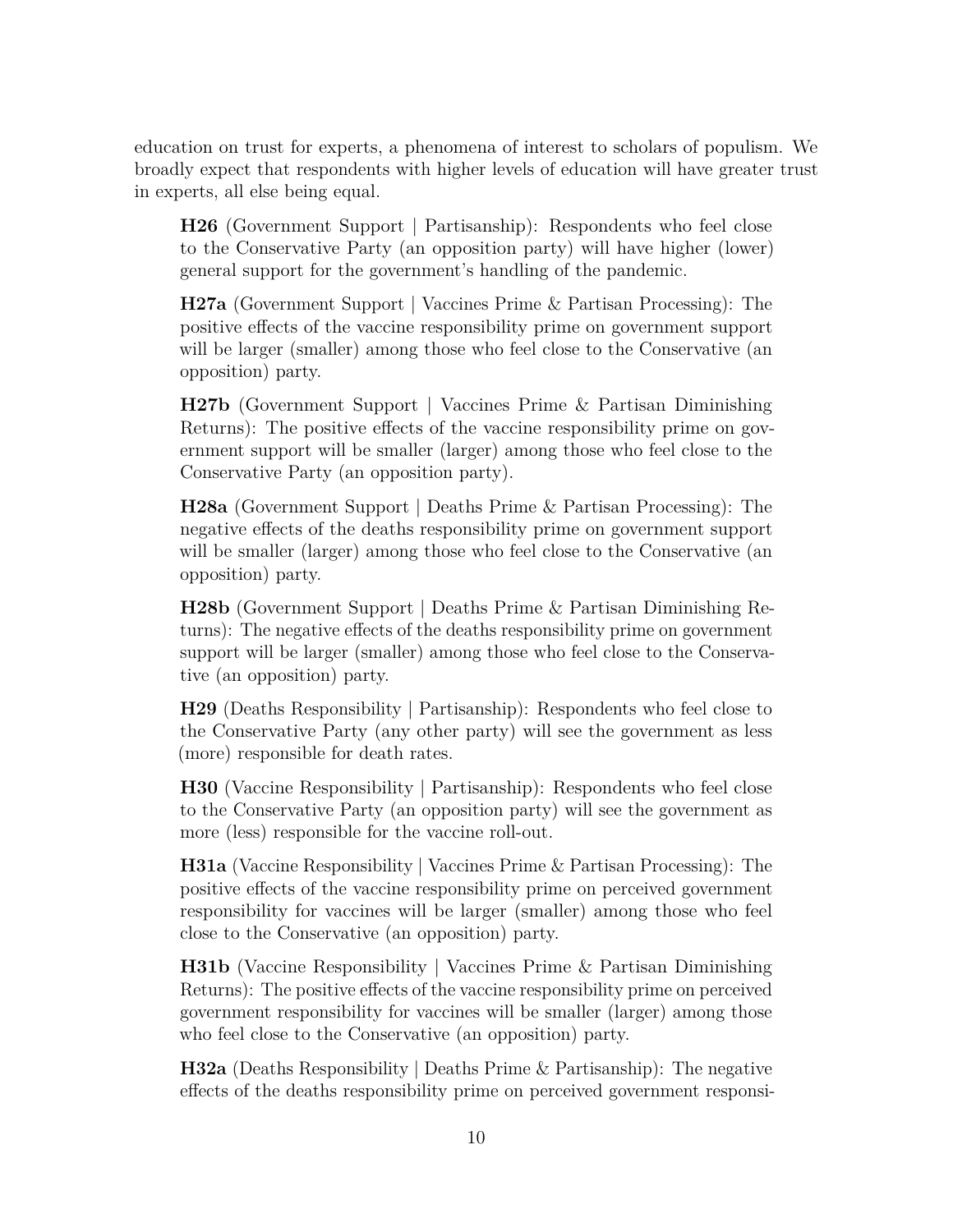bility for deaths will be smaller (larger) among those who feel close to the Conservative (an opposition) party.

**H32b** (Deaths Responsibility | Deaths Prime & Partisanship): The negative effects of the deaths responsibility prime on perceived government responsibility for deaths will be larger (smaller) among those who feel close to the Conservative (an opposition) party.

**H33** (Trust Experts | Deaths Prime & Partisanship): Trust in experts will be lower (higher) among those who feel close to the Conservative Party and are in Treatment Group 3 (4). These effects are reversed for opposition supporters.

**H34** (Trust Experts | Education): Trust in experts will be higher among respondents with a higher level of education.

# **Measures and Index Construction**

#### **Measuring Government Responsibility**

We will provide two key measures of perceived government responsibility. Our survey instrument asks respondents to assess government responsibility over a range of Covid related issues (deaths, cases, unemployment, general macroeconomy, lost schooling, vaccine rollout and national lockdowns) on a scale of 1-10, where 10 signifies the highest level of responsibility. Where hypotheses are specific to one particular policy area, such as vaccines or deaths, we will use the response to that particular question. However, we will also run models that use a generalised measure of responsibility, taking the mean score across each of the 7 questions. For robustness, we will also use principal components analysis to develop optimal factor loadings for measuring general trust.

#### **Measuring Government Support**

In a similar vein, we will provide four measures of government support. We ask respondents to assess the government's handling of five Covid-related issues (overall handling, local handling, economic problems, vaccine rollout and educational impact), again on a scale of 1-10, where 10 signifies the highest level of approval. Where hypotheses are specific to one particular policy area, such as vaccines or deaths, we will use the response to that particular question. Where hypotheses relate to general government support, we will use two additional measures; the particular responses to overall handling of the pandemic, alongside an average across all 5 questions. Once again, we will also develop an alternative measure of general support using principal components analysis. In addition, we will also use Conservative voting intention as a supplementary measure of support for the government.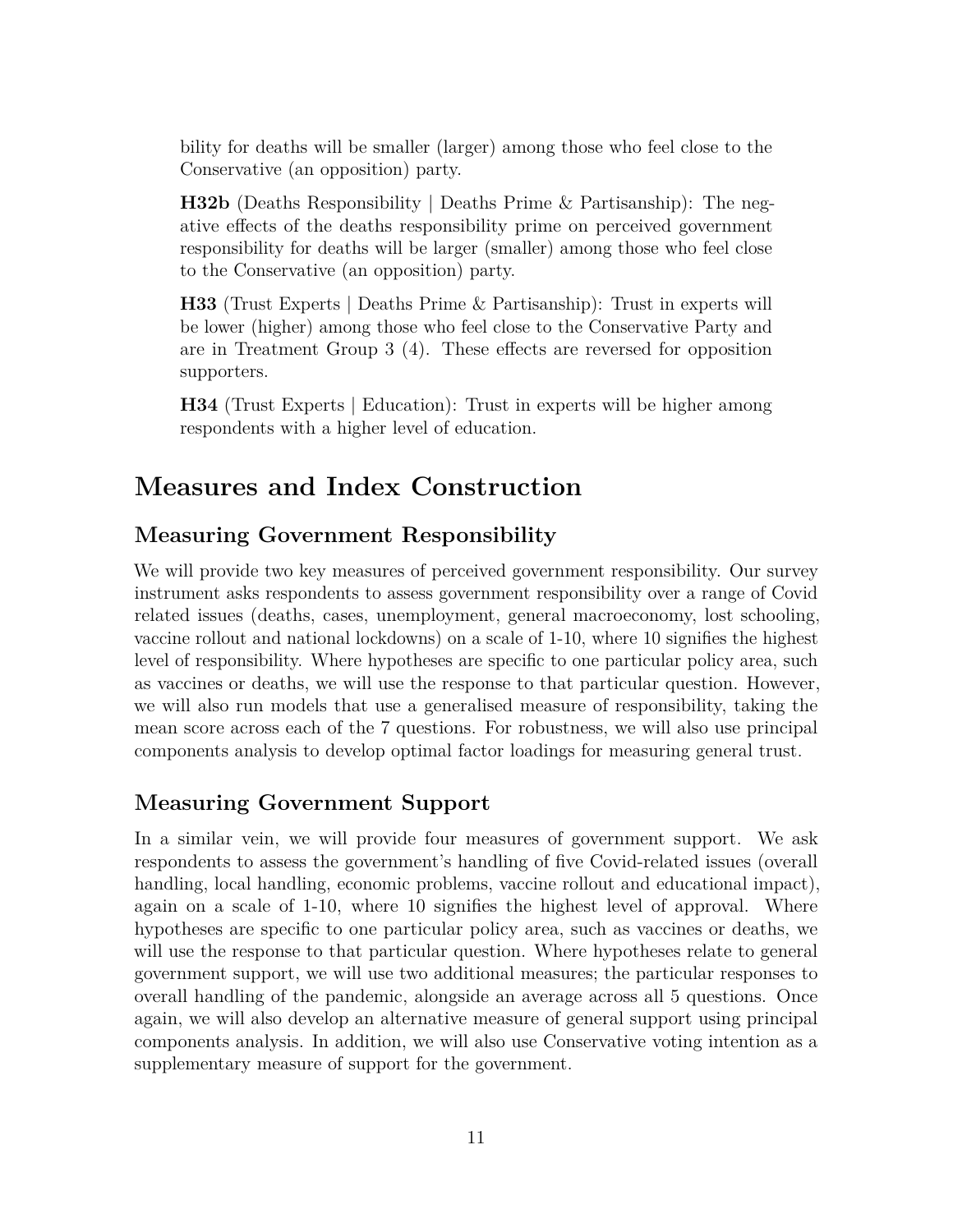#### **Measuring Political Trust**

To measure general political trust, we will take the average trust given by respondents on a 1-10 scale for the government, parliament and political parties. We will also derive a measure using principal components analysis, which also accounts for trust in the NHS, media and experts. Where hypotheses refer to trust in a particular institution (e.g. the Government or the NHS specifically), we will use that specific question.

#### **Measuring Epidemiological Exposure**

Our core survey questions measuring epidemiological exposure focus on the experiences of the individual respondent and of their friends and family. We offer two central ways to operationalise these in the empirical analysis.

Firstly, we will run models which measure the number of people affected at each symptomatic level as distinct indicators, separating the respondent's personal experience with that of their close ones. This approach has the advantage that we allow each level of symptom to vary freely, allowing us to trace heterogeneous responses to some symptoms but not others. Yet it also carries the disadvantage that results are slightly harder to interpret, and neglects the fact that the respondent may be swayed by a combination of symptomatic experiences that is not picked up when each is measured independently.

To overcome this, we will also combine indicators into a singular index. While keeping personal exposure as a separate indicator (allowing us to measure H10), we will use a logarithmically weighted mean to measure exposure to the symptoms experienced by a respondent's close ones. This is specified in the equation below, where  $N_j$  refers the number of people who had covid at each level of syptomatic severity, and *S<sup>j</sup>* represents a linear variable that increases from 1 to 4 for each level of severity. We apply a logarithmic weight to account for the fact that more people being affected by the disease represents greater exposure to the respondent, but that this effect has diminishing marginal returns. A problem with this approach is that we impose a linearity assumption onto each level of symptom. To ameliorate this, we will use different functional forms of  $S_i$  to reflect potential non-linearities. The resulting index converts severity and number of affected people into a convex function.

$$
exposure_{covid_i} = \frac{\sum_{j=1}^{N} S_j}{N} \times ln(N+1)
$$
\n(1)

Where hypotheses refer to hospitalisation, we recode symptoms to a binary measure of hospitalised (1) or not (0), and reconstruct the index accordingly. In the case of asymptomatic exposure, we measure the logged number of asymptomatic cases, and control for the functional forms of the number of cases more severe than this. Deaths exposure is operationalised as the logged number of reported deaths.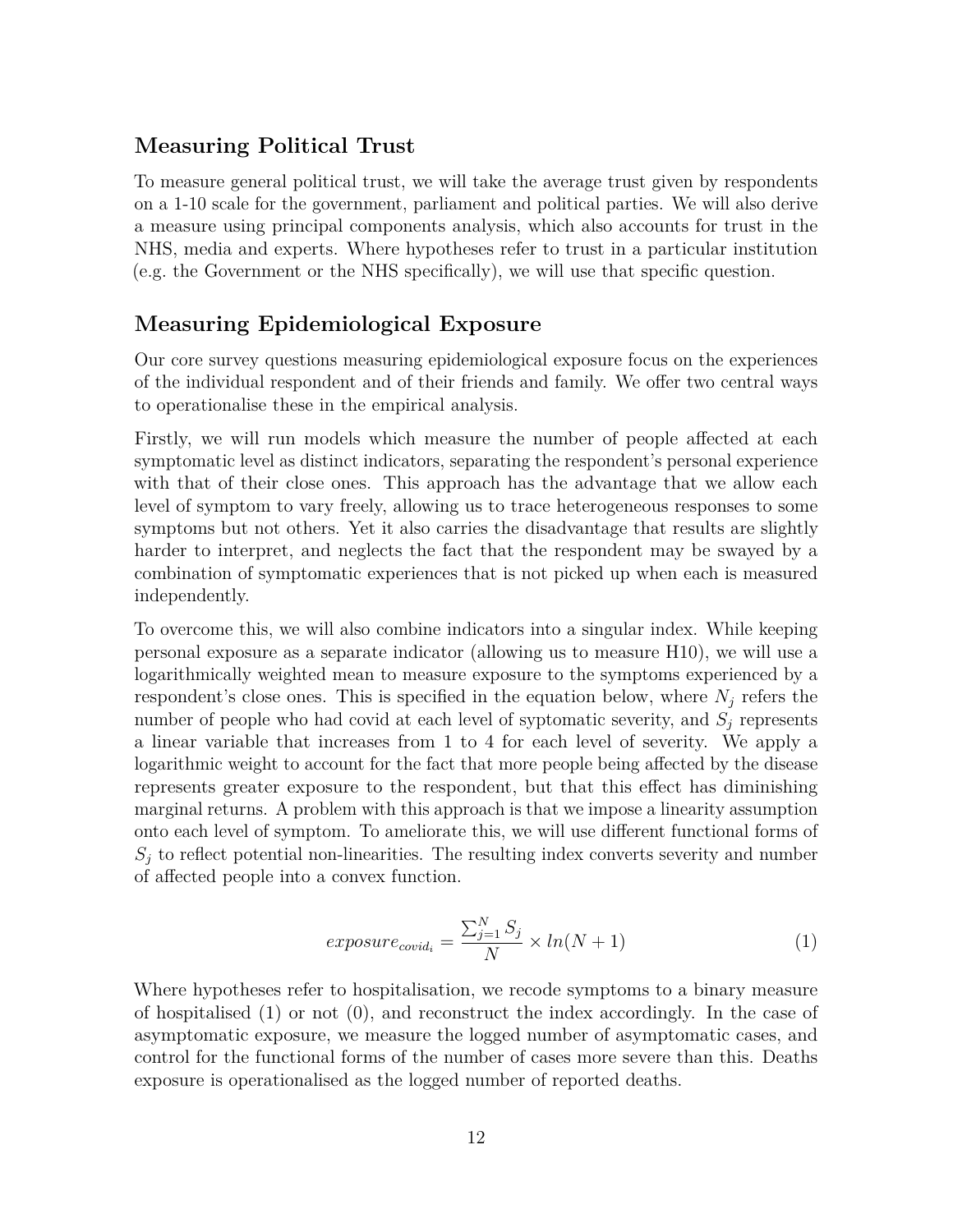We use a similar technique to measure vaccine exposure, taking the log of the number of people who have received at least one dose. Again, personal exposure is measured as a seperate indicator, capturing various functional forms of the number of doses a respondent has received personally (0, 1 or 2).

# **Measuring Geotropic Exposure**

To measure local variation in economic performance, vaccinations and death rates, we will use official government data. Respondents will be linked to their local area by the residence postcode they provide in the survey.

Death rates are available from coronavirus.data.gov.uk and disaggregated vaccination rates are available from england.nhs.uk/statistics. Both are updated daily, and will be taken up to the nearest available date prior to the survey being fielded. Local rates of unemployment are recored monthly and published by the House of Commons Library. We aim to use statistics at the lowest level of aggregation possible which we anticipate will be either the unitary or lower tier local authority level, roughly equivalent to the level of a town or small city, or a borough within a larger city. For death rates it might be possible to use more fine-grained data, while for unemployment data may only be available at the constituency level. In either case, we will evaluate effects at multiple levels.

Theoretically, we are interested in how local rates compare to those nationally. Therefore we will calculate the number of vaccinations and deaths per 100,000 people for each enumeration area, subtracting this from the corresponding UK-wide figures.

In models that seek to test the accuracy of respondents' perceptions, we will group each area into quintiles, corresponding to each point on the 5 point ordinal response scale (much worse through to much better) in the survey.

In models that simply control for local deaths and vaccines as a second level covariate, we will standardise the variable with mean 0 and standard deviation 1, prior to its inclusion in the regressions.

# **Estimation**

### **Covariate Balance Test**

To ensure that the randomisation process has been successful, we will present a balance check. The check will comprise a series of OLS models, in which membership of Groups 1-4, each compared to Group 5 (control), is modelled as a function of party identity, party closeness, leave-remain preference, age, gender, education and income. Our expectation is that no single demographic or political variable will exhibit a statistically significant and substantively large effect on treatment assignment. If this is the case,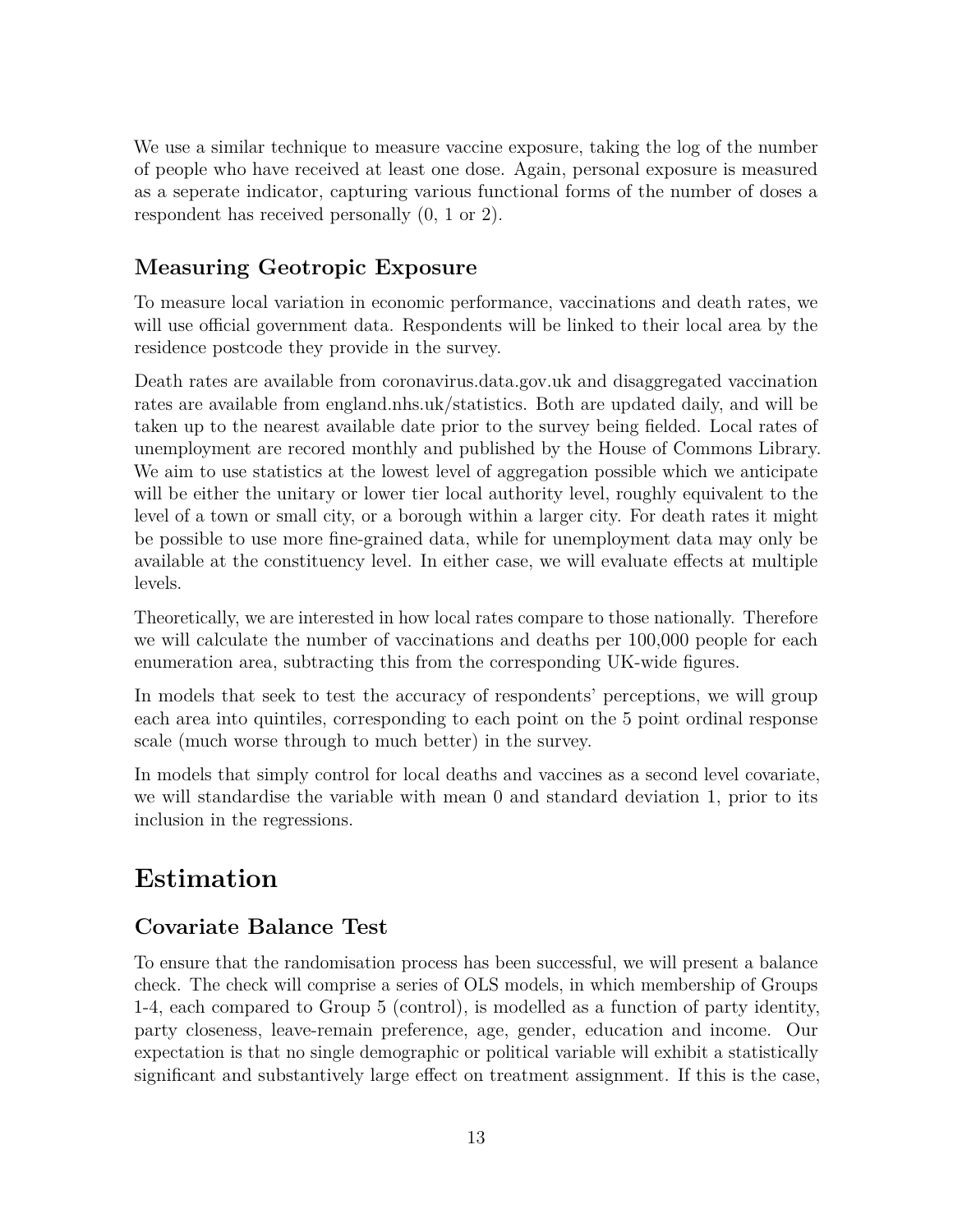we expect each models' F test to fail to reach statistical significance.

#### **Initial Treatment Effects**

Given that our key outcome measures are linear and treatment assignment is exogenous, treatment effects can be efficiently estimated with ordinary least squares (OLS) regression. Specifically, we will estimate models of the following form, where  $Y_i$  represents the outcome of interest (support/trust or responsibility) and  $\beta_1$  represents the average treatment effect. While random assignment ensures that treatment effects are causally identified, covariate adjustment may be necessary if there is imbalance in the sample. In addition to this, for robustness we will run a set of models that include a vector of demographic and partisan covariates,  $\gamma X_i$ , to enhance the precision of our estimates.

$$
Y_i = \beta_0 + \beta_1 treat_i + \gamma X_i + \epsilon_i \tag{2}
$$

In each case we compare a particular treatment group  $(1,2,3)$  or 4) to the control  $(5)$ . This means that each regression is a pairwise comparison, such that adjustments for multiple arm treatment designs, such as a Bonferroni correction, are not necessary.

To model effect heterogeneity, we will interact treatment group status with each particular indicator of interest. This interaction can be interpreted as the marginal effect of the indicator on the causal effect of treatment.

#### **Multilevel Treatment Effects**

When considering the effect of local and national coronavirus rates, we are modelling social phenomena that occur at distinct levels of analysis. Individual survey respondents are nested local enumeration areas, at which variation in local death and vaccination rates occurs.

This hierarchical data structure will be handled in two ways. Firstly, we will use a standard OLS estimator as before, clustering standard errors by local authority (LA) to account for serial correlation within clusters (Abadie et al. [2017\)](#page-16-7). Secondly, and as a robustness test, we will include a multilevel model with LA random slopes and intercepts. This allows us to trace cluster specific random effects but maintains partial pooling, such that the small number of individuals in each LA does not undermine the estimate as it might in a more demanding "within" fixed effects specification (Gelman and Hill [2007\)](#page-16-8).

The model estimated will take the following form, where *u<sup>k</sup>* represents the LA level variation in the intercept,  $v_k$  the subsequent variation in slope, and  $e_{ik}$  remaining individual-level error. *G<sup>k</sup>* refers to geotropic vaccine or death rates.

$$
Y_{ik} = (\alpha_0 + u_k) + (\beta_0 + v_k) treat_{ik} + \gamma X_{ik} + \eta G_k + \epsilon_{ik}
$$
\n(3)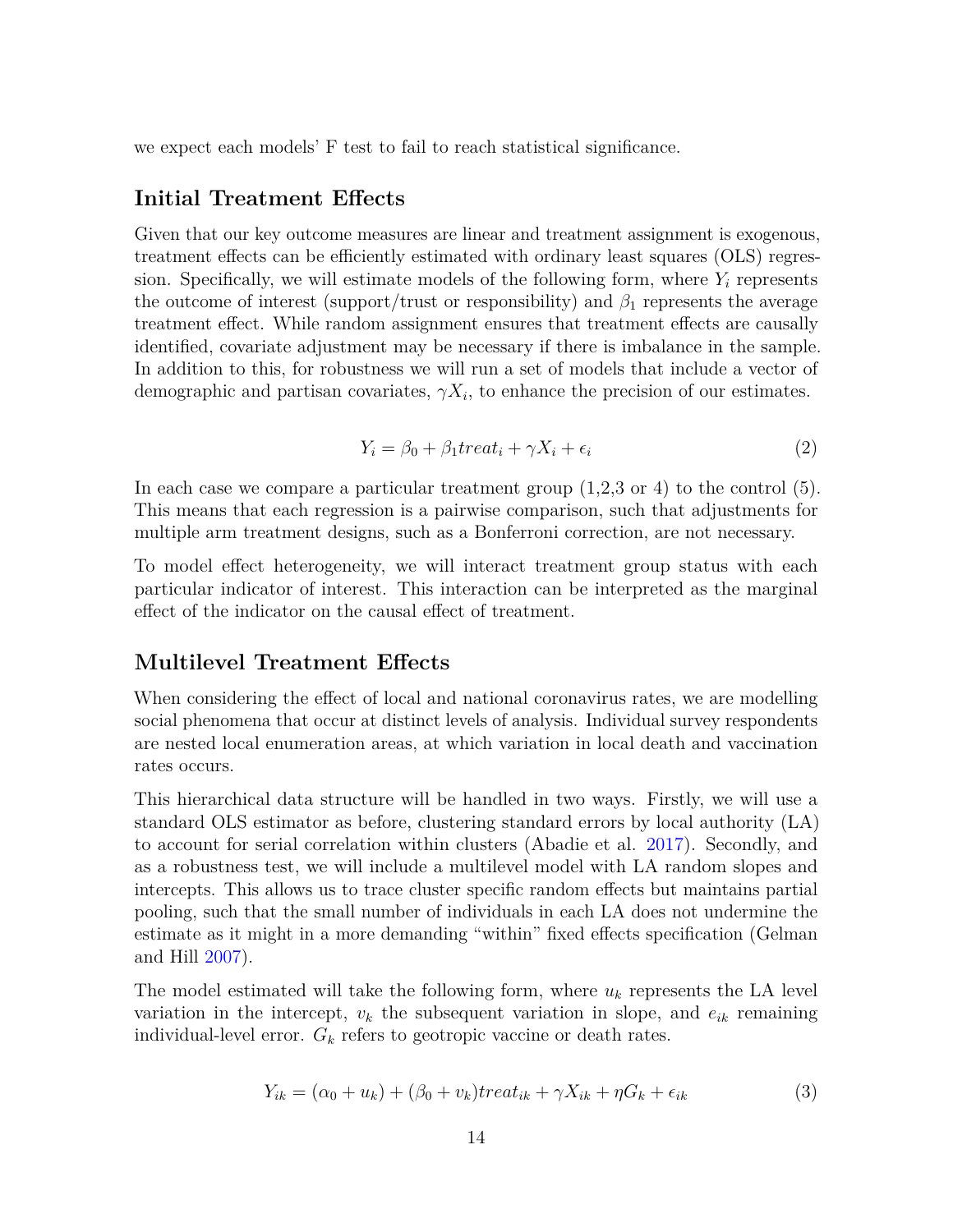### **Causal Mediation Effects**

Having established whether the treatment primes exhibit an effect on respondents' responsibility attributions and approval of government directly, we will perform a causal mediation analysis to analyse the mechanism in greater depth. This allows us to uncover the extent to which approval changes with responsibility attribution, as alluded to in H5 and H6. This relationship is outlined in the path diagram below.



Figure 2: Mediation Mechanism

Specifically, we will use the mediation package in R (Tingley et al. [2014\)](#page-16-9) to see whether responsibility attribution mediates any correlations between treatment assignment and government support. We will use the previously specified OLS models as our input, with and without a vector of demographic and partisan controls.

Mediation of this form requires making a two-pronged assumption of sequential ignorability (SIA) (Tingley et al. [2014\)](#page-16-9). The first part of the assumption implies that treatment is ignorable with respect to pre-treatment covariates, which can be satisfied with random assignment. The second part implies that the mediator (perceived responsibility) is independent to potential outcomes (govt support), conditional on the observed treatment and pre-treatment covariates.

Substantively, we therefore assume that responsibility attribution is independent to government approval, conditional on demographic differences, party identity and treatment group. It is worth noting that the SIA is very strong and unlikely to ever be fully met in practice (Tingley et al. [2014\)](#page-16-9). To partly address this, we will present sensitivity analyses in which variation in mediation effects are plotted against hypothetical deviations from the SIA. We also note that the mediation analysis is a supplementary test of our mechanism, rather than the empirical core of the paper.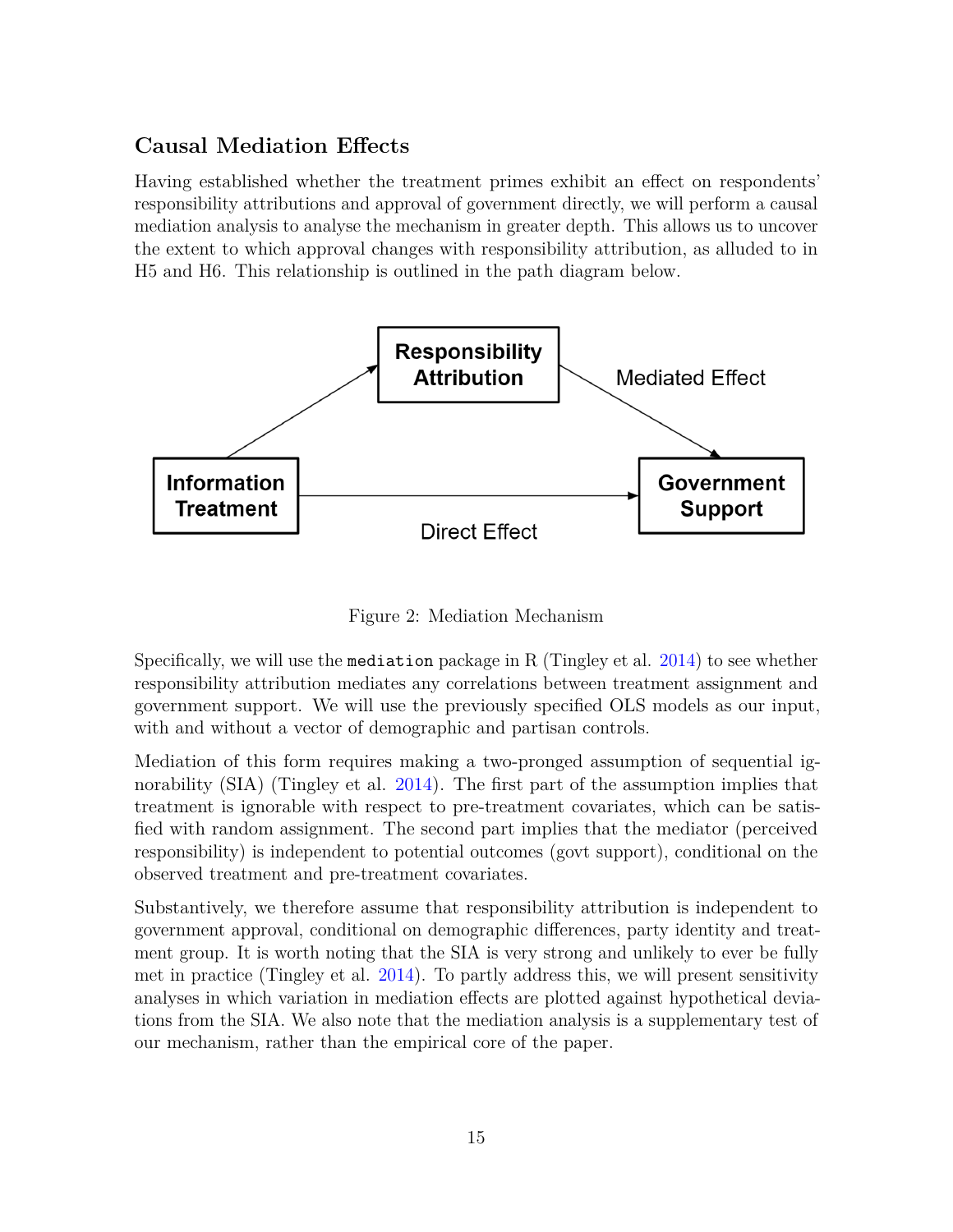# **Inference**

For each OLS model we will report asymptotic and randomisation inference standard errors. In the case of randomisation inference, we will simulate different assignments of treatment and control to respondents, with 1,000 replications. This provides confidence that our findings are not dependent upon the particular random assignment that is realised in the experiment, meaning the assumption of treatment assignment ignorability, a core part of SUTVA, is empirically supported (Gerber and Green [2012\)](#page-16-10).

For the mediation models, we will estimate uncertainty with a nonparametric bootstrap with 1,000 replications.

# **Power Analysis**

A power analysis was conducted to ensure that our sample size (c. 300 respondents per treatment group) is sensitive enough for us to pick up substantively meaningful treatment effects. Based on existing survey data from YouGov to which one of the authors had special access, we assume a standard deviation of 0.85 in perceptions of government handling of the pandemic. This ensures that a sample size of 290 per treatment group gives 80% power for a third of a standard deviation treatment effect.